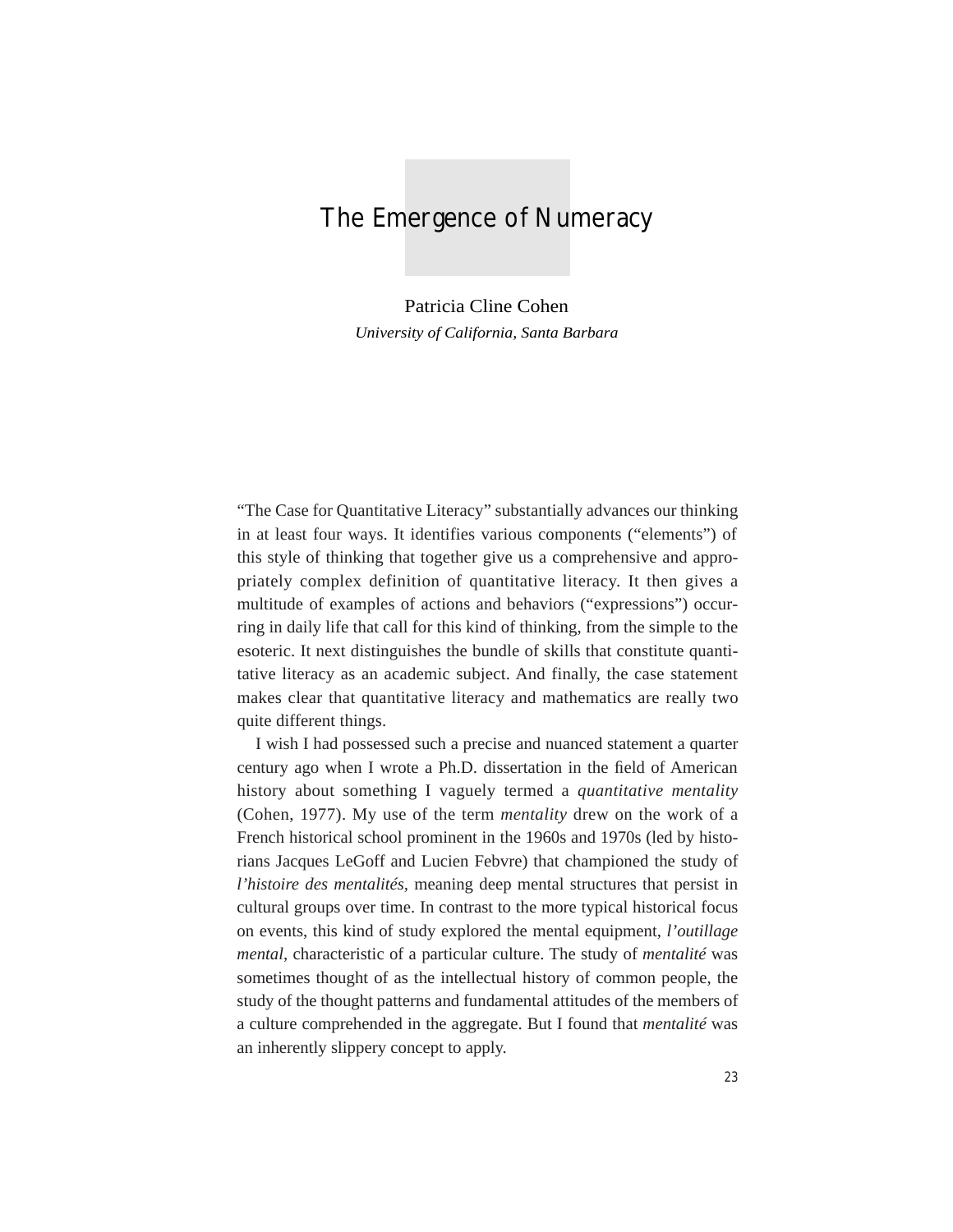#### 24 PATRICIA CLINE COHEN

My interest was drawn to the subject by the realization that in early nineteenth-century America, quantitative description and numerical reasoning seemed to blossom. These were the early years of a vast transformation in the economy, and I suspected there was a connection between the market revolution, improved delivery of arithmetic education, and the propensity to use numbers to support arguments of all kinds in the realms of politics, economics, social reform, and the like. My goal was to describe and explain an important piece of mental equipment just at the moment that it was coming into prominence, but without definitional precision it was hard to draw boundaries around my study.

## Numeracy in History

By the time I had moved from a dissertation to a revised book (Cohen, 1982), I had happily come upon the word *numeracy* in a British dictionary. That word, because of its parallels to literacy, helped enormously to crystallize my thinking about what constituted a quantitative mentality. The word turned my focus to the history of a skill and the specific, everyday contexts in which it was manifested, and finally clarified that I was not writing a history of mathematics. The aim of my book was to investigate selected areas in which this new comfort and familiarity with numbers supplanted previous approaches to similar problems where nonnumerical thinking had once prevailed.

There was of course no single moment in time when American society moved from being prenumerate to being fully numerate. Instead, my book traced the gradual extension of numeracy to a host of specific activities: taking censuses for military and political uses, evaluating medical outcomes using simple statistics, revamping arithmetic teaching to gear it to a new commercial order, compiling numerical facts about the state ("statisticks" as in descriptive statistics) to help statesmen govern, collecting voting statistics to improve the management of party politics in a democracy, and finally, mounting numerical arguments in the service of the reform movements of the 1820s to 1840s. Through it all, I was alert to the growing sophistication of numerical argument and to the cultural lags that held some parts of the population back from full participation in this new style of thinking.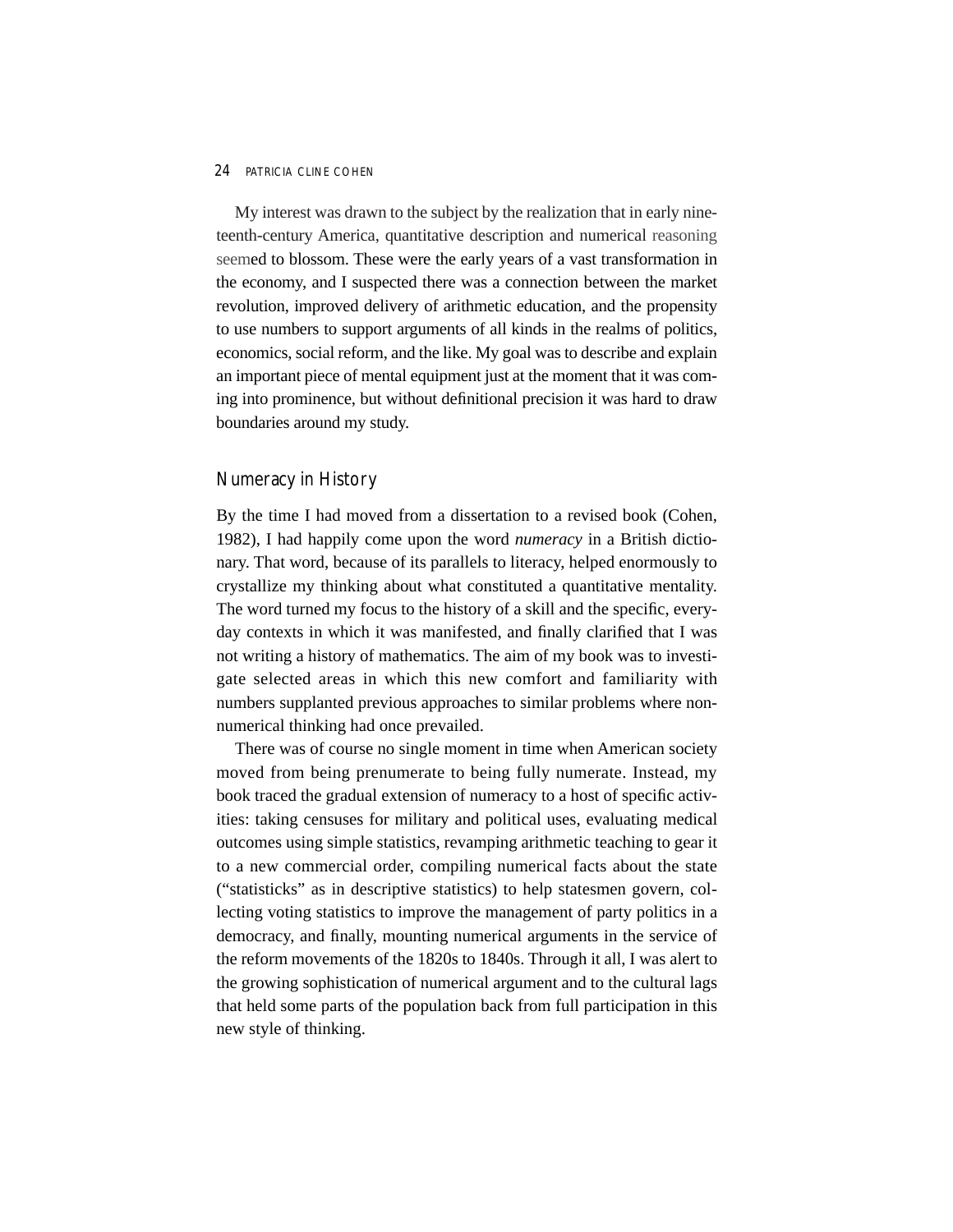The case statement greatly sharpens our ability to investigate the status of numeracy in modern as well as past societies. The distinction it draws between mathematics and quantitative literacy is an important one, and to the extent that our schools emphasize the former and not the latter, we fail to equip our citizenry with essential skills.

Certainly that distinction, between numeracy as a concrete skill embedded in the context of real-world figuring and mathematics as an abstract, formal subject of study, was sharply drawn in the eighteenth and early nineteenth centuries. The educated man who studied algebra, geometry, and trigonometry, and perhaps calculus in college, likely breezed through a book on the basic "rules" of arithmetic in a year's time, often learning formulaic algorithms for manipulating numbers in a first-level college course. (And I do mean *man*; rare was the woman who could advance in formal mathematics training because all of higher education was closed to women.)

Even for men, precollege work emphasized Latin and Greek, the standard admission requirements for university. Harvard University did not even require basic arithmetic for admission until 1802. Courses in higher mathematics were similarly abstract and devoid of practical application. The individual who pursued this kind of learning was unusual, having the money and advantage to attend college plus the talent drawing him to higher mathematics; such a person likely had high aptitude for the subject in the first place and could pick up basic arithmetic in short order.

Around 1800 the far more common exposure to arithmetic consisted of the study of practical skills aimed at boys planning to enter the mercantile life. Students on this track would spend three or four years, between the ages of 10 and 14, working through commercial arithmetic texts and practicing on real-life problems such as calculating board feet to build houses, figuring discounts and interest rates, and manipulating the vast (and highly complex and confusing) array of denominate numbers used for measuring goods. In this second track, the teaching of arithmetic was so completely framed in terms of real-life examples that a student might not fully realize that the multiplication involved in the board feet problem was the same operation as the multiplication required by the infamous Rule of Three used to figure such things as cost per yard.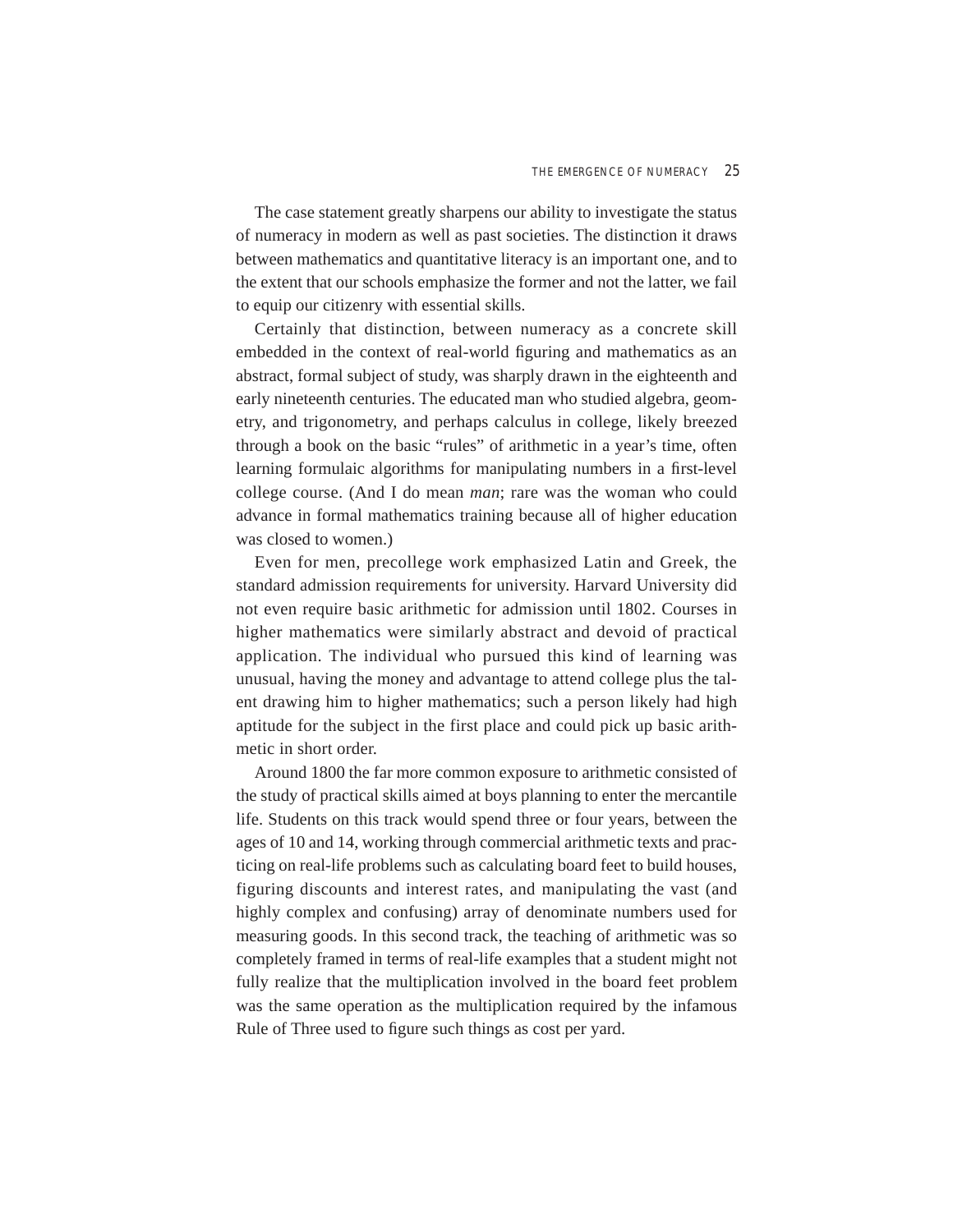#### 26 PATRICIA CLINE COHEN

Instead of learning abstract rules capable of generalization in the real world, students memorized problem after problem rooted in real-world calculations, burdening the memory—or they inscribed a copybook carried into the countinghouse life—with examples of every conceivable kind of problem. At the higher ends of this study, texts taught things like the rule of fellowship (to figure out how to divide profits or losses in partnership contracts), the rule of discount, and the rule of barter. Higher branches of mathematics with practical applications included geometry and trigonometry as applied to navigation, surveying, and gunnery. Each of these fields had separate textbooks and followed the same style of problem-based memory learning as commercial arithmetic.

Neither the formal college-level mathematics nor the rote-learned commercial arithmetic of 1800 could be described as intuitive. In fact, commercial arithmetic was so completely context-specific that it probably retarded the development of quantitative literacy. With the intensification of market activity in the United States after the War of 1812, some educational theorists proposed entirely new ways to teach arithmetic: they simplified it, greatly reduced the number of "rules" by generalizing the operations, encouraged discovery methods of learning, rearranged the order of subjects taught, and started teaching it to 5- and 6 year-olds, instead of 10- to 12-year-olds. The particular methods of teaching the "new math" of the 1820s remained controversial for many decades, but the general outcome of this new educational theorizing was clearly highly beneficial to the nation. Via the common schools and the push for universal elementary education, the new math introduced many people, males and females, to the basics of quantitative literacy.

## Numeracy Today

Now, two hundred years later, we inhabit a society inundated with numbers. The number skills needed to carry on daily life activities have increased, and while we have developed workarounds to simplify some of them, for example, computers and calculators in place of the "ready reckoner" tables of 1800, the need for numerical understanding is ever greater. We particularly run a danger because of a lack of numerical sophistication in the political realm. Quantitative literacy is required to understand important political debates on issues such as Social Security funding, the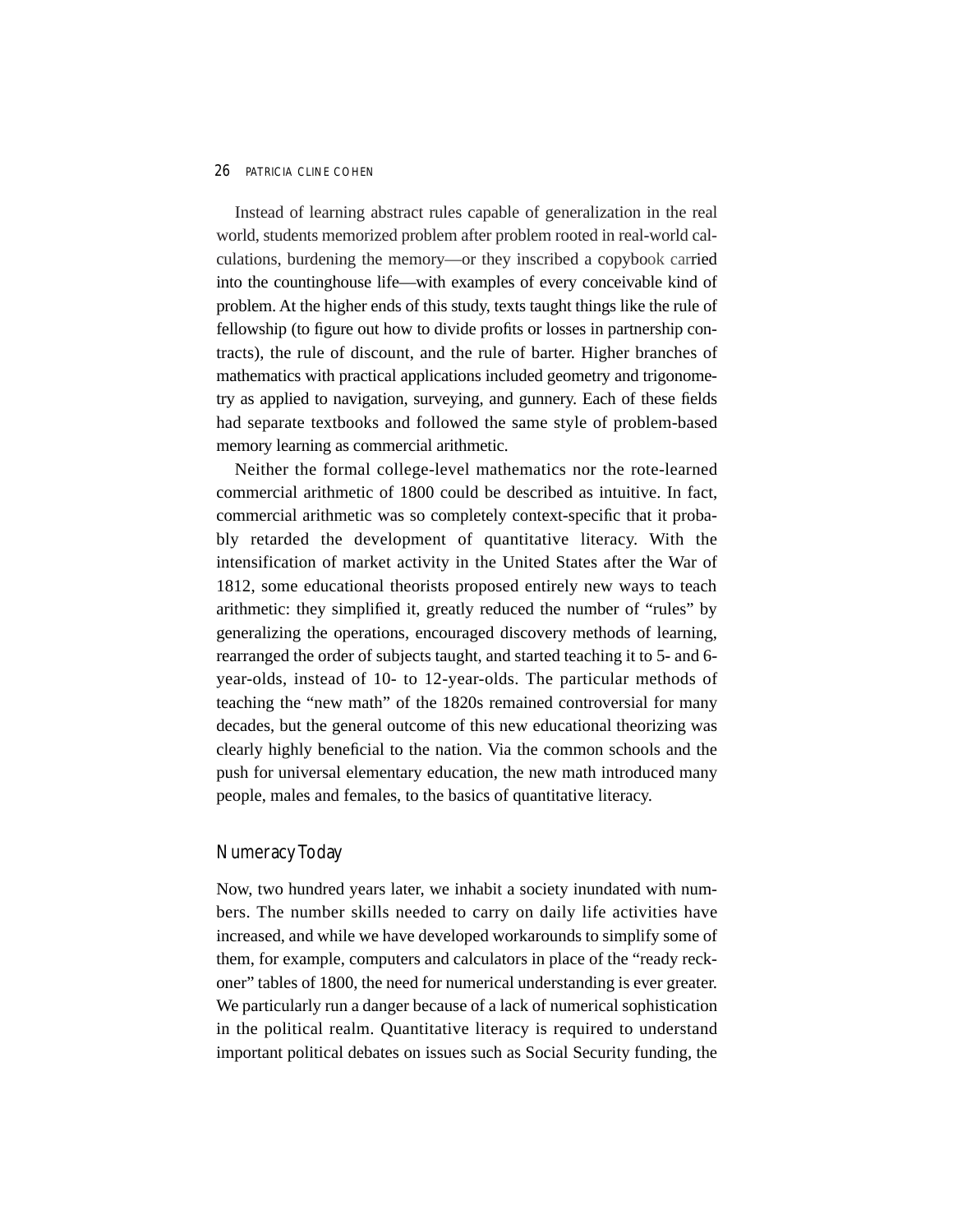differential effects of various tax-reduction plans, and health insurance options. Relatively few Americans have the quantitative savvy (and maybe also the time) to work through these policy debates and evaluate all their implications.

So we take shortcuts instead, not all of them good. Thirty-second advertisements and the quest for the perfect sound bite for the evening newscast pressure politicians to reduce their take on a complex policy to a short, clear statement, which pictures the "typical" family and its projected tax savings under candidate X or a "typical" elder citizen and her projected savings on prescription drugs under candidate Y. Lacking the quantitative literacy to make sense of policies, voters substitute evaluations of the character and vision projected by candidates, trusting that the right person will delegate policy decisions to a team of experts sharing the general political ideology of the winner.

Are any lessons to be derived from studying the history of numeracy? One clear lesson is that the methods of teaching matter greatly. Benjamin Franklin, revered for his intuitive, commonsense genius, struggled mightily in the 1730s with his commercial arithmetic lessons, only to find at a later age that he could teach it to himself with ease (no doubt drawing on his superb intuitive intelligence and his real-world experience apprenticing in a printer's business). Formal arithmetic instruction was postponed until students were 10 years old or older precisely because it was such a heavy study, as then taught. A 10-year-old would already know how to number and count before opening the text. The first wave of new math in the 1820s made it possible for children more average than Franklin (and much younger, too) to be successful in arithmetic.

Continued pedagogical improvements have enabled many students to improve their quantitative literacy. We have seen several revisions of the arithmetic curriculum in the last fifty years, and controversy now rages in states such as California over state-mandated standards. But it seems to me that the debate is still focused on the various methods of teaching number facts. The case statement moves beyond that debate in arguing that quantitative literacy matters well beyond the sphere of mathematics and science; it is indeed a basic thinking skill parallel to verbal literacy.

How then do we reposition arithmetic training to encourage a stronger emphasis on numeracy? We need to expand educational experiences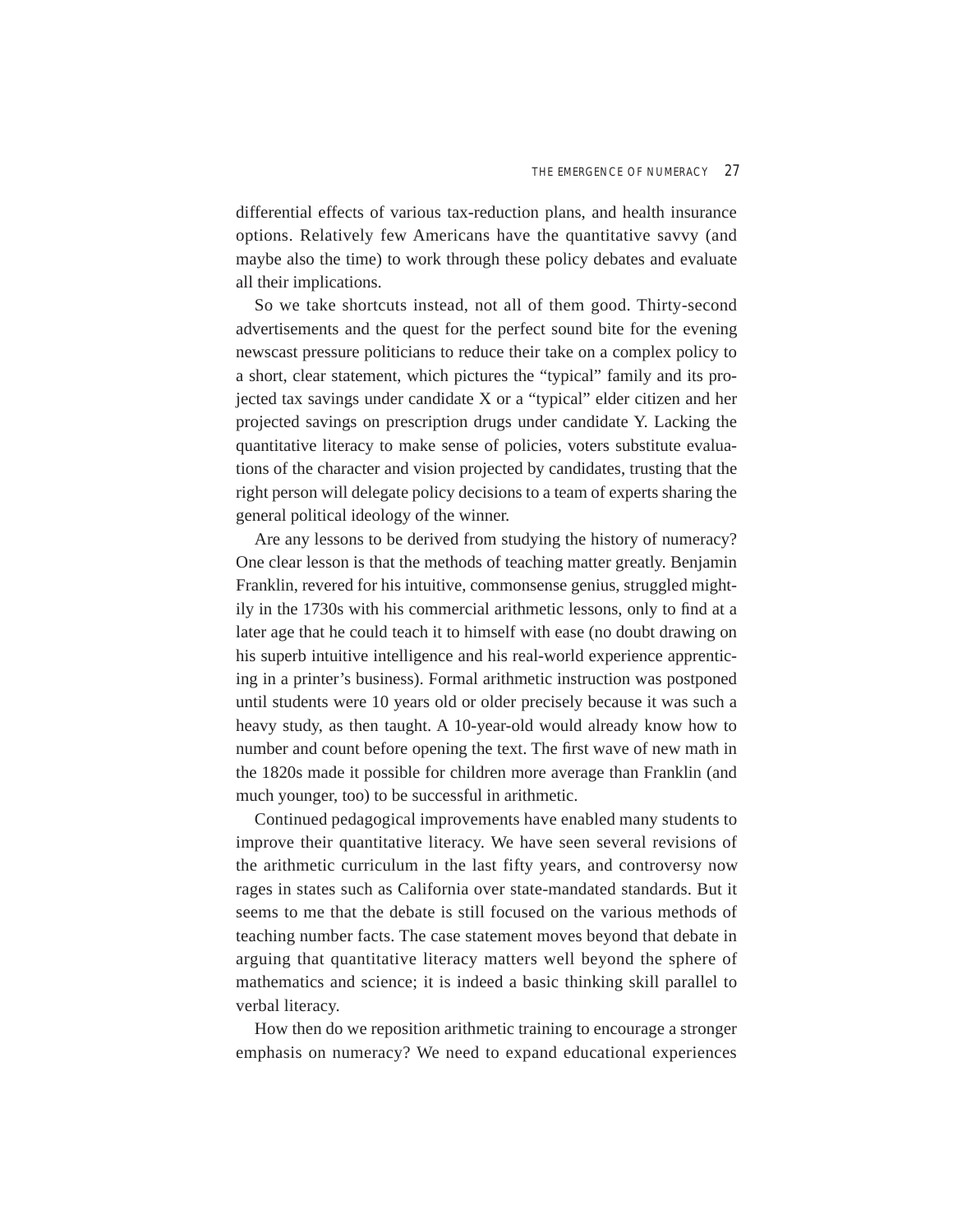#### 28 PATRICIA CLINE COHEN

conveying the message that quantitative literacy is not only about arithmetic and higher mathematics but also about a general skill (or habit of mind) that is required in many subjects across the curriculum. Courses other than mathematics need to reinforce this skill by demonstrating, indeed requiring, its use.

Along with an enlarged application of numbers must come an appreciation for what it means to approach an issue or problem from a quantitative standpoint. What is gained, and what is lost? What does the numerical argument account for, and what does it fail to include? What are the uses and misuses of quantitative thinking? My own study of early American numeracy revealed that at different times certain types of quantification were embraced while others were ignored or rejected.

Numbers are not unimpeachable facts; they can be and often are contested. Rising nation-states in the seventeenth century saw the wisdom of enumerating population (to estimate military strength), but not all of the enumerated persons agreed, in light of a strict biblical prohibition on taking censuses. Twentieth-century economists have developed the GNP as a measure of gross national product, a quantitative measure of the productive capacity of the country, but recent critics have faulted the GNP for excluding forms of productivity such as women's household labor or for ignoring the environmental costs of productivity. Every act of social science quantification has built into it a set of decisions about what to count and how to categorize. Education in quantitative literacy has to make citizens sufficiently sophisticated to be aware of such issues.

The case statement persuasively argues that education in this style of thinking is essential in the modern world. It should spark a renewed debate about the adequacy of an arithmetic curriculum that, in its broad outlines, has been in place since the 1820s.

I am especially happy to see this debate now, because when I first took on this subject very little attention was paid to the problem of numeracy either as a historical topic or as a pressing educational problem. In the early 1980s there were books on the history of the census and demographic thought in past times, but only in the last decade has there been a real flowering of work about the history of numeracy (e.g. works by Crosby, Hobart, Swetz, Hadden, Porter, Stigler, Wald, Anderson, Alonso and Starr, Desrosieres, and Poovey). Most of these efforts have focused